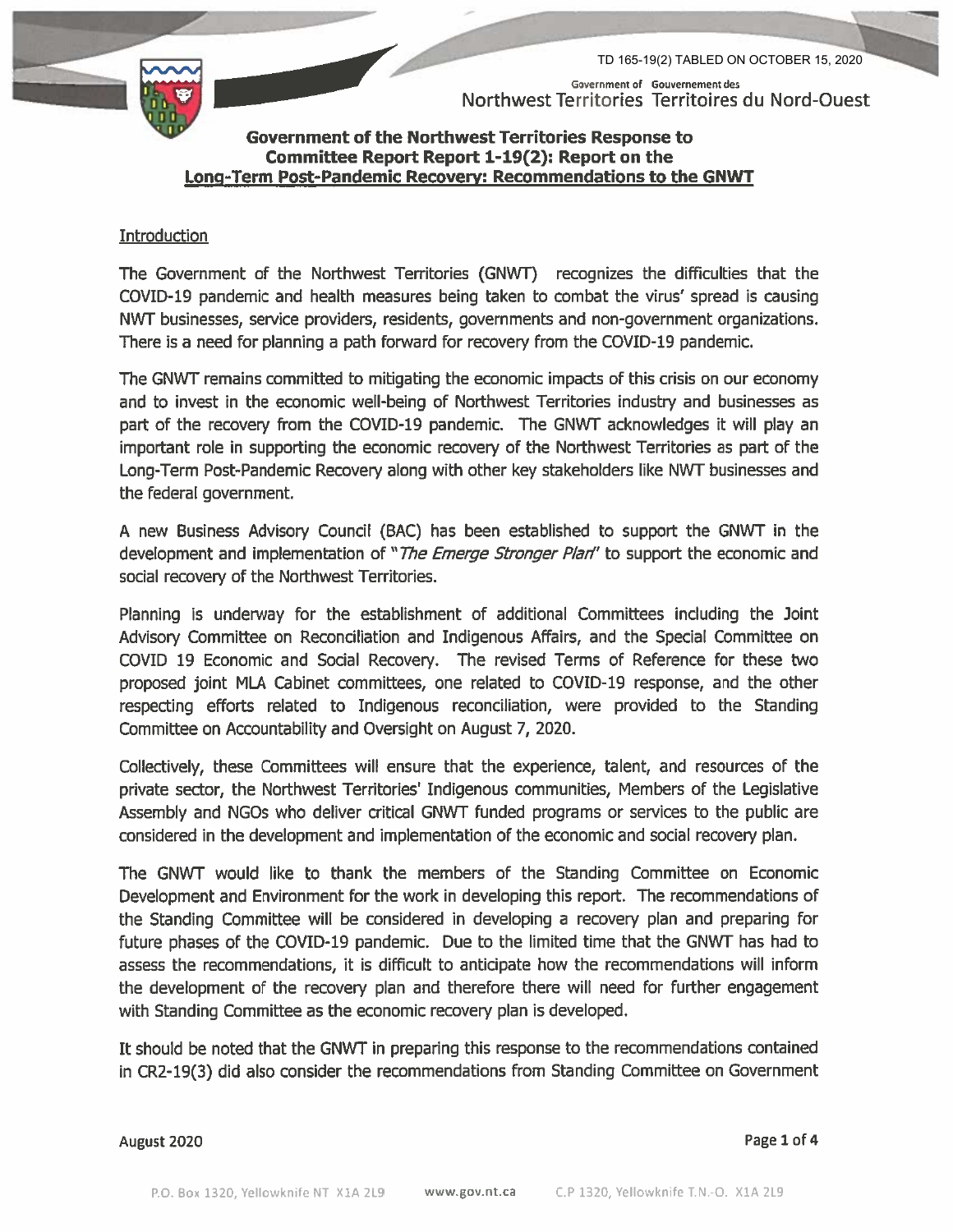Operations (SCOGO) in CR2-19(2) and the Standing Committee on Social Development (SCOSD) in CR3-19(3).

## **Background**

On June 9, 2020, CR 1-19(2) was considered in the Committee of the Whole. The five recommendations were carried, including a recommendation that the Government of the Northwest Territories provide a comprehensive response to the report within 120 days.

## Recommendation 1:

SCEDE recommends that the GNWT, through amendment of BDIC programs, increase business relief efforts through measures not limited to extending loan payment remission and providing loan forgiveness options. SCEDE also recommends the BDIC expand investment programs to stimulate economic development. SCEDE recommends the amendments to the loan program, and a plan to expand the investment program be completed and reported back to committee as per Recommendation 5.

## GNWT Response

The GNWT cannot accept this recommendation due to the time limitations in providing a response.

The GNWT will commit to conduct an analysis of costs associated, while taking into account its current fiscal situation, reduced revenues, and other additional COVID-19 related costs. Once this analysis is complete, the GNWT commits to provide a briefing to the Standing Committee to see if there are any options to move forward, in whole or part, with this recommendation.

In the interim, the GNWT has approved deferment of all BDIC loan payments for a period of up to 3 months. Requests for the deferment of BDIC loan payments can be made anytime between April 1, 2020 through March 31, 2021.

# Recommendation 2:

SCEDE recommends the GNWT review and revise the Business Incentive Policy in collaboration with the business community as well as Members of the Legislative Assembly. SCEDE recommends this work commence immediately, and notwithstanding Recommendation 5, report to Committee on the status of work by September 1, 2020 including a comprehensive work plan and a projected implementation date for the updated Business Incentive Policy.

### GNWT Response

The GNWT partially accepts this recommendation.

The review of the Business Incentive Policy (BIP) has been identified as a key action within the 2019-2023 Mandate of the Government of the Northwest Territories. The review and update of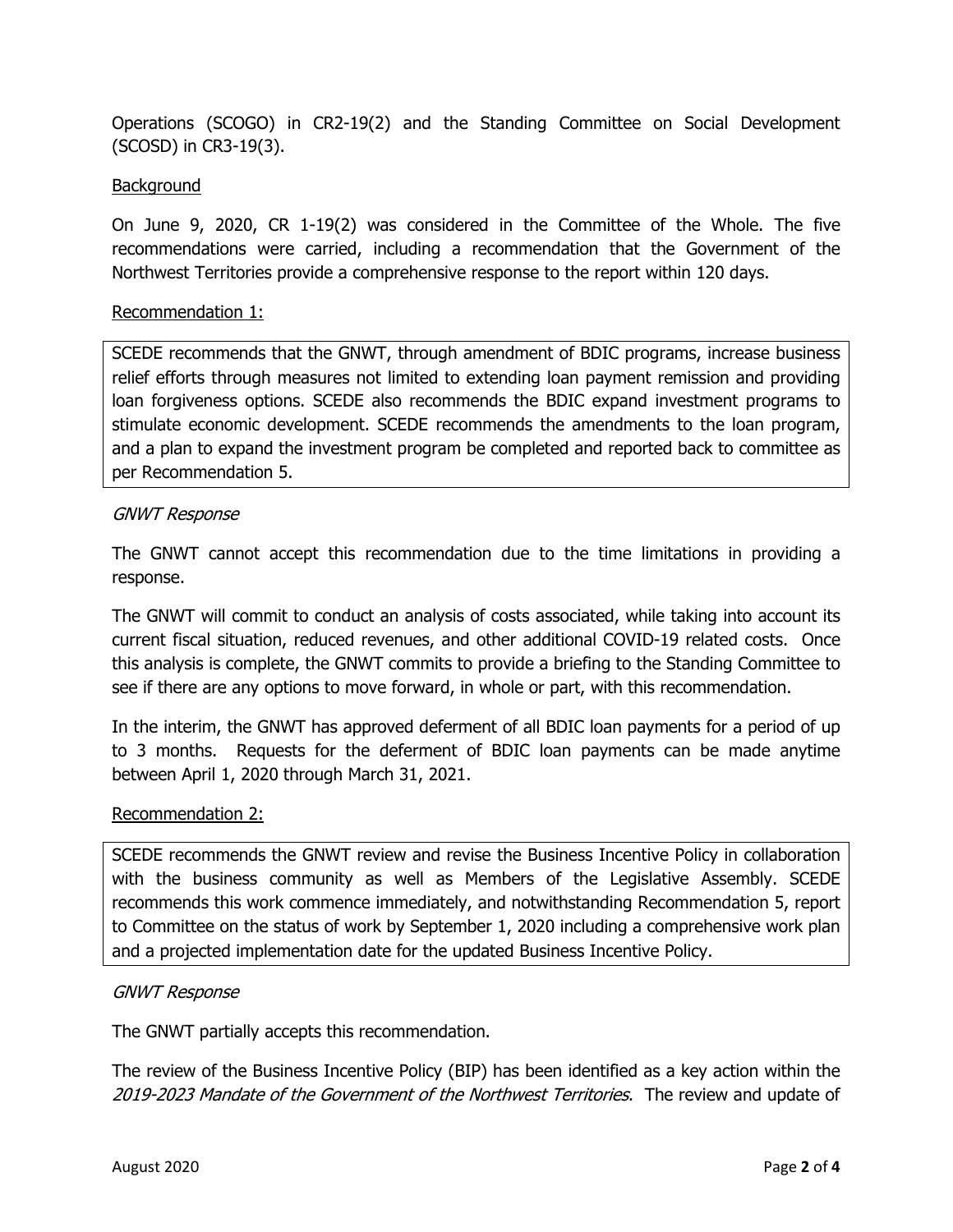the GNWT procurement policies and practices, including BIP, is currently scheduled to be completed in Summer 2022. The GNWT will assess our ability to advance this work more quickly to reflect the need to support northern businesses in the recovery from the impacts of the COVID-19 pandemic.

The GNWT will be engaging the public, including the BAC, to assist with the review of BIP. Therefore, it will be difficult to complete a comprehensive work plan in the timeline requested by the Standing Committee. The GNWT will keep the Standing Committee updated on this initiative.

In the interim, the GNWT is requesting time to provide a briefing for SCEDE on current GNWT procurement policies, including BIP, and suggests that the briefing take place prior to September 1, 2020.

# Recommendation 3:

SCEDE recommends the GNWT work with Indigenous stakeholders and define the Indigenous ownership of the Taltson Hydro Expansion. Committee further recommends the GNWT lead interdepartmental efforts with project stakeholders to develop a plan that builds capacity among northern businesses to maximize benefits from the construction of this project.

# GNWT Response

The GNWT accepts this recommendation.

Advancing the Taltson Hydro Expansion (Project) is a Priority of the  $19<sup>th</sup>$  Legislative Assembly and is included in the 2019-2023 Mandate of the Government of the Northwest Territories. Establishing collaborative partnerships with Indigenous governments is specifically identified in the Mandate as a mechanism to advancing this Project. The collaborative partnership will be formalized through the negotiation and implementation of a Memorandum of Understanding (MOU) with the affected Indigenous governments.

Optimization of Indigenous and northern participation during the construction phase of the Project will be a key priority of the GNWT and Indigenous partners to be addressed in the MOU. As part of co-development of the project, the GNWT and Indigenous governments, through the MOU, may consider the following:

- Predefined labour and business requirements Indigenous and local northern labour;
- How best to monitor the project with respect to its goals set for Indigenous and northern contractor involvement in the construction and operations phases of this proposed project;
- Notification requirements for public and competitive contracting opportunities; and
- Other matters as agreed.